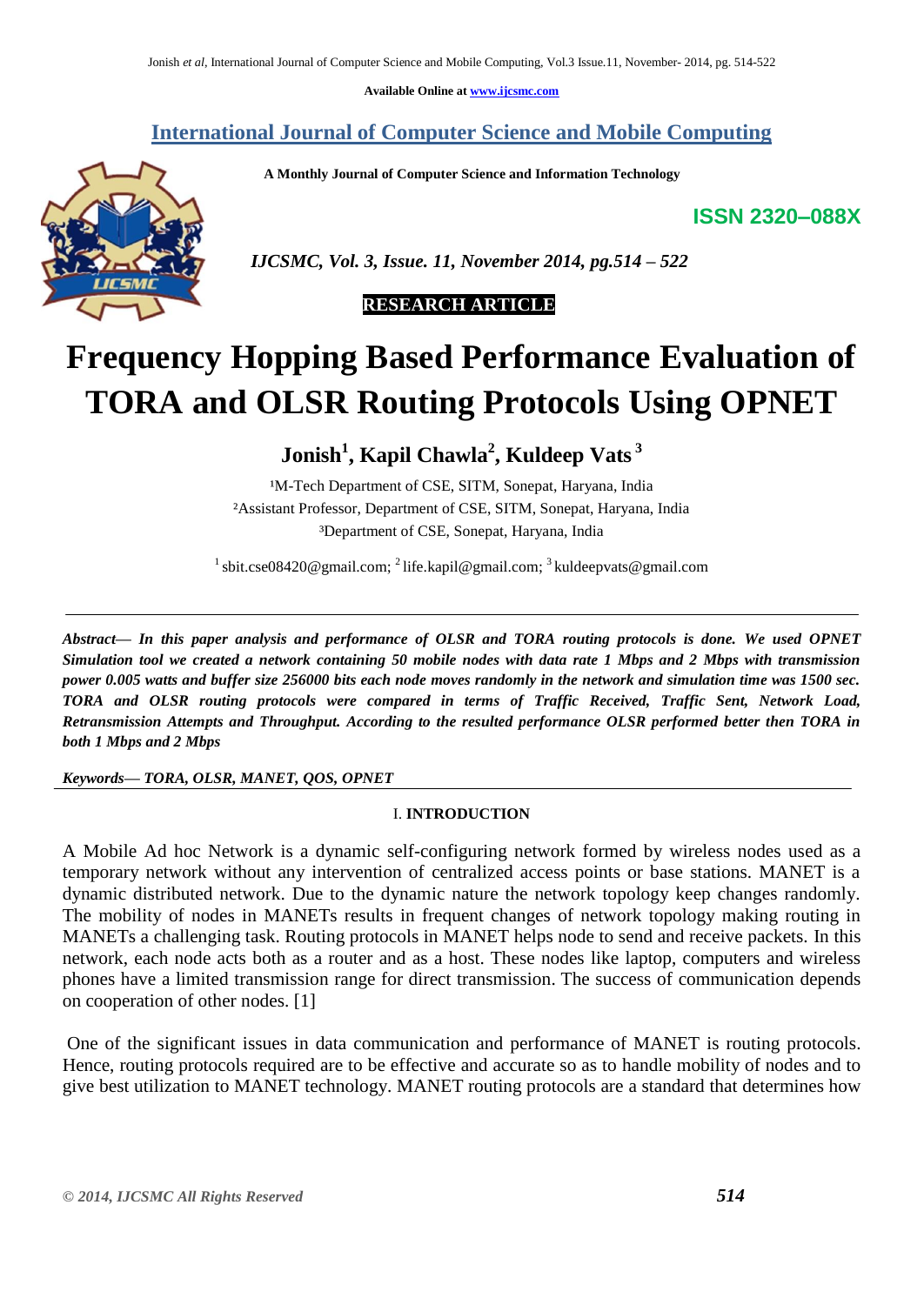nodes find the way to forward packets between devices in the network. In this paper performance of OLSR, TORA routing protocols is evaluated by using FTP application type of IEEE 802.11a/b/g WLAN Standard. [2]

| <b>Standard</b>   | <b>IEEE 802.11a</b>   | <b>IEEE 802.11b</b> | <b>IEEE802.11g</b>    |
|-------------------|-----------------------|---------------------|-----------------------|
| Release           | Sept 1999             | Sept 1999           | Jun 2003              |
| Bandwidth(MHz)    | 20                    | 20                  | 20                    |
| Frequency(GHz)    | 0.5                   | 2.4                 | 2.4                   |
| Data Rate(Mbit/s) | 6,9,12,18,24,36,48,54 | 5.5.11              | 6,9,12,18,24,36,48,54 |
| Modulation        | <b>OFDM</b>           | <b>DSSS</b>         | OFDM,DSSS             |

TABLE I IEEE 802.11 CLASSIFICATIONS

#### II. **RELATED WORK**

Anjali [1] analyzed the performance of AODV, OLSR and GRP routing protocols is evaluated for FTP based application traffic on IEEE 802.11 WLAN Standard and 48 Mbps data rate. The network performance is evaluated by using OPNET simulator based on various quantitative metrics- Network Load, Throughput, Retransmission Attempts and Media Access Delay by varying physical characteristics and number of nodes. A comparative performance analysis of these protocols have been carried out in this paper and in the last conclusion will be presented which demonstrate that performance of routing protocols differs by varying the network and selection of accurate routing protocol according to the network ultimately influences the efficiency of the network in a magnificent way.

Ravinder Ahuja [3] evaluated performance of three types of routing protocols (AODV, OLSR and ZRP) based on random waypoint mobility model. In this paper they analyze and compare the performance of protocols using Qualnet 4.5 from scalable network .These routing protocols were compared in terms of Packet delivery ratio, Average end-to end delay and Throughput when subjected to change in no. of nodes and pause time. Simulation results show that Reactive protocols better in terms of packet delivery ratio and throughput

Kuldeep vats [4] analyzed the performance of DSR, OLSR and GRP routing protocols. They used OPNET simulation tool. They created a network containing 150 mobile nodes with the data rate of 18 mbps and transmit power of 0.11 watts. Each node moves randomly within the network range 10,000 sq m and Simulation time was 1000 sec. According to their simulation result OLSR presented the best performance and GRP presented low to OLSR and high to DSR or finally DSR presented the low performance (DSR<GRP<OLSR) is analyzed.

## III. **MANET ROUTING PROTOCOLS**

MANET has a number of routing protocols created to be implemented on it categorized in three different types according to the functionality

## *A. Proactive Protocols*

Table-driven methods are also called Proactive methods which keep routes to all other nodes in the network also consider those nodes which does not received packets sent. Thus, the route is already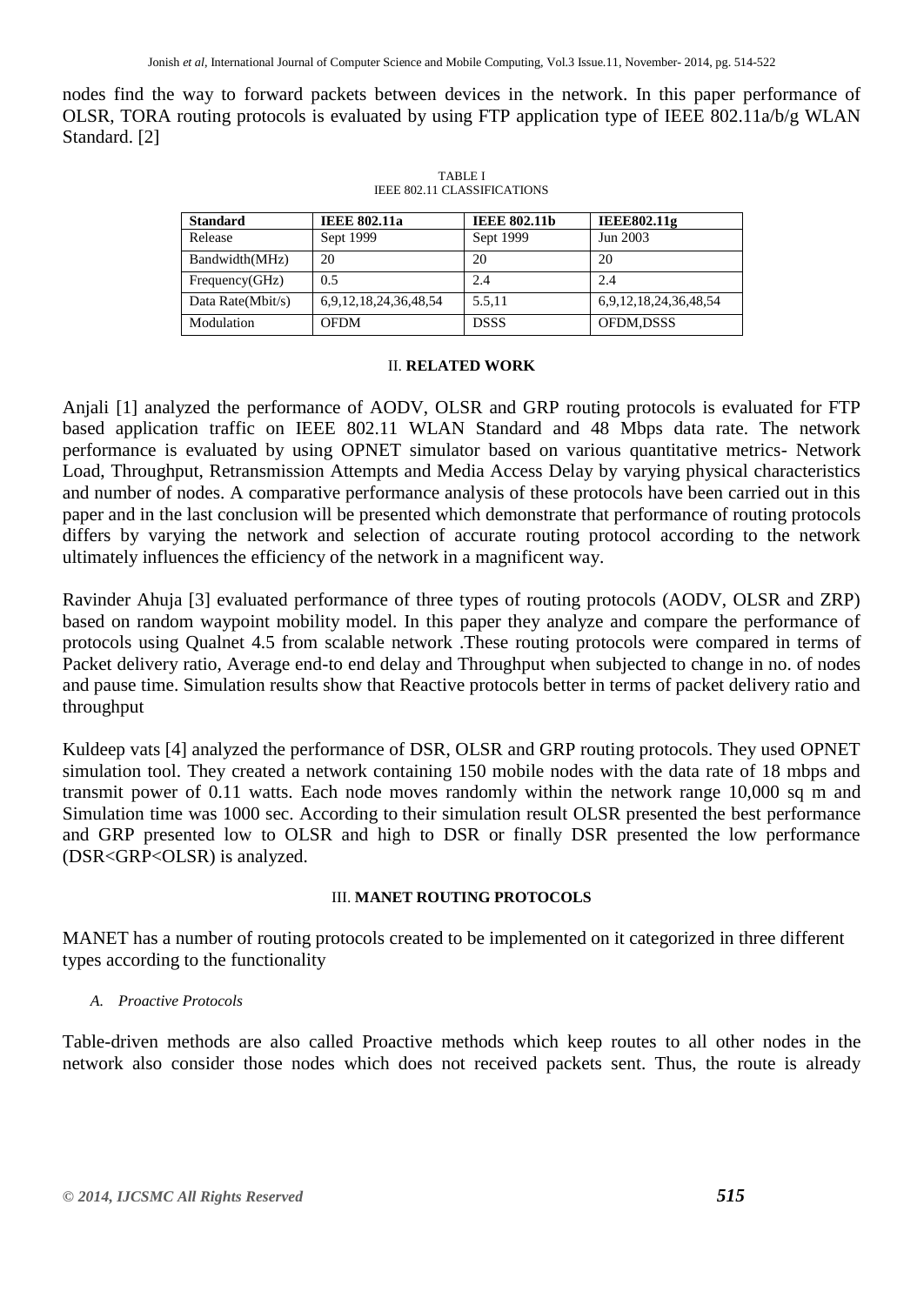available when a path to a particular destination is needed at a node and there is no extra delay due to route discovery. An example of Proactive Protocol is OLSR.

*1) OLSR*

OLSR is a Proactive or table driven, link-state routing protocol. Link-state routing algorithms selects best route by finding various characteristics like link load, delay, bandwidth etc. Link-state routes are more accurate, stable and reliable in calculating best route. Conceptually, OLSR contain three generic elements: a mechanism for neighbor sensing, efficient flooding of control traffic, and a specification of how to select and diffuse sufficient topological information in the network in order to prove optimal routes [5][6].

*B. Reactive Protocols*

Reactive Protocols are bandwidth efficient. Route is determined when a path is required by a node to forward packets. Therefore, overhead routing is decreased because search for the route is not required on which packet is not sent. TORA is an example of Reactive Protocol.

*1) TORA*

TORA is scalable and adaptive routing algorithm based on link reversal. It finds multiple routes from source to destination in a dynamic mobile networking environment. An important design concept of TORA is that control messages are localized to a small set of nodes nearby a topological change. Other routing algorithms such as LMR use two-pass whereas both DSR and AODV use three pass procedure. TORA achieves its single-pass procedure with the assumption that all the nodes have synchronized clocks (via GPS) to create a temporal order of topological change of events.

*C. Hybrid Protocols*

It combine characteristics of both pro-active and re-active routing in order to find effective and reliable routes, without large control overhead, by locally using pro-active routing and inter-locally using re-active routing. In this method communication in MANET is possible when nodes are near to each other and the supposition that changes in topology are only important if they happen in the vicinity of a node.

## IV. **SIMLATION SETUP**

This research is conducted using software known as OPNET Modeler, Which is just one of several tools provided by the OPNET Technologies suite in order to undertake the experimental evaluation; the version named OPNET Modeler 14.5 has been adopted in our study [7]. OPNET is one of the most extensively used commercial simulators based on Microsoft Windows platform, which incorporates most of the MANET routing parameters compared to other commercial simulators available. It simulates the network graphically and gives the graphical structure of actual networks and network components.

| <b>Simulation Parameter</b> | Value                     |
|-----------------------------|---------------------------|
| Simulator                   | <b>OPNET Modular 14.5</b> |
| Area                        | 1000*1000                 |
| Network Size                | 50 Nodes                  |
| Data Rate                   | $1, 2$ Mbps               |

| <b>TABLE II</b>       |
|-----------------------|
| SIMULATION PARAMETERS |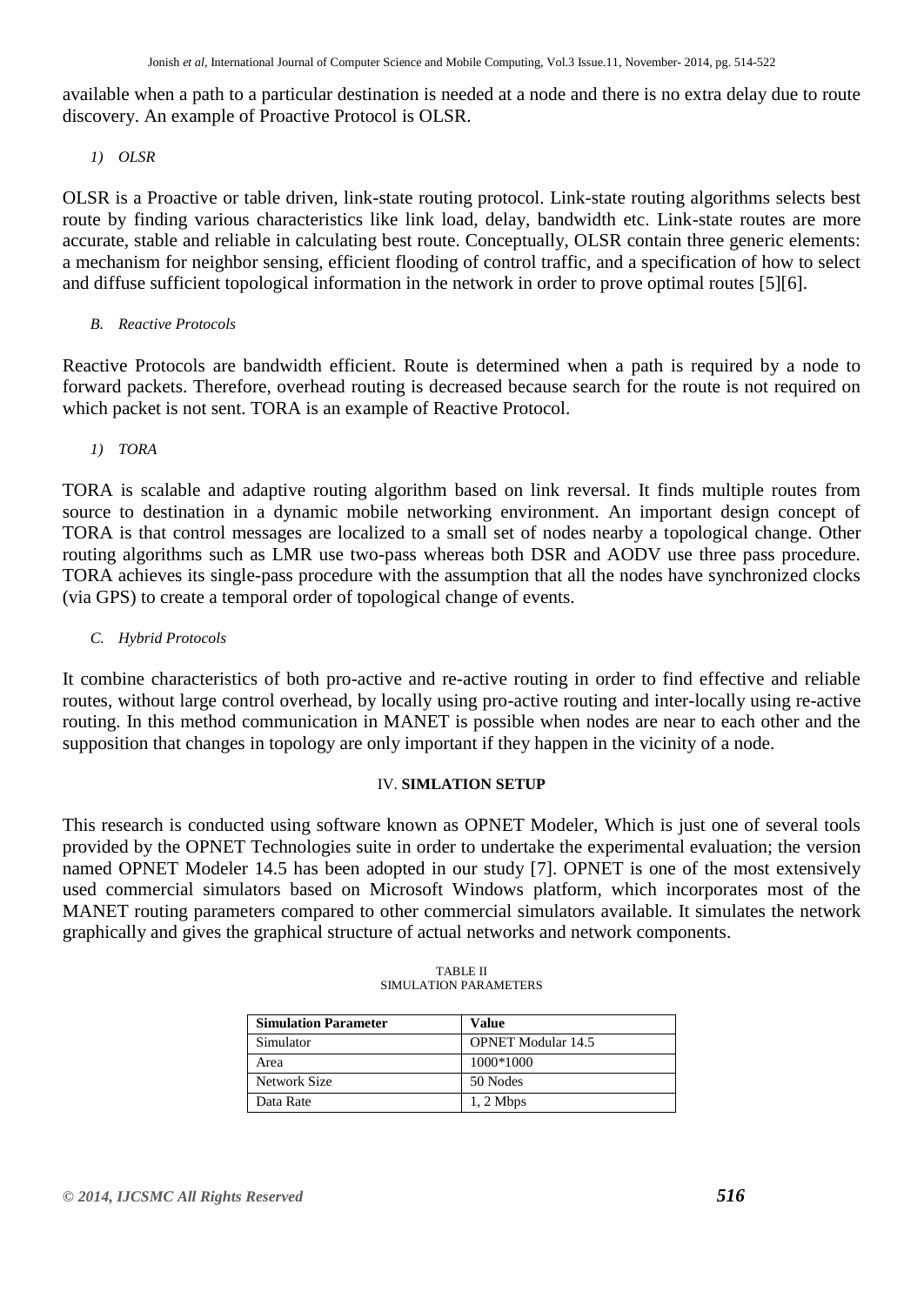| <b>Mobility Model</b>    | Random way point              |
|--------------------------|-------------------------------|
| <b>Traffic Type</b>      | <b>FTP</b>                    |
| <b>Simulation Time</b>   | 1500 sec                      |
| Address Mode             | IPV4                          |
| Standerd                 | IEEE 802.11 Frequency Hopping |
| <b>Routing Protocols</b> | OLSR, TORA                    |

#### TABLE III OLSR PARAMETERS

| <b>Attribute</b>                 | <b>Value</b> |
|----------------------------------|--------------|
| Willingness                      | Default      |
| Hello Interval(sec)              | 2.0          |
| TC Interval(sec)                 | 5.0          |
| Neighbor Hold Time(Sec)          | 6.0          |
| Topology Hold Time(Sec)          | 15.0         |
| Duplicate Message Hold Time(Sec) | 30.0         |
| Addressing Mode                  | IPV4         |

#### TABLE IV TORA PARAMETERS

| <b>Attribute</b>                       | Value     |
|----------------------------------------|-----------|
| Mode of Operation                      | On-Demand |
| <b>OPT</b> Transmit Interval (seconds) | 400       |
| IP Packet Discard Timeout(seconds)     | 20        |

Fig. 1 shows the simulation environment of scenario containing 50 WLAN mobile nodes, one fixed WLAN Server, Application definition, Profile definition and RX Group Config. We configure the nodes in the scenario to work with 1 Mbps and 2 Mbps.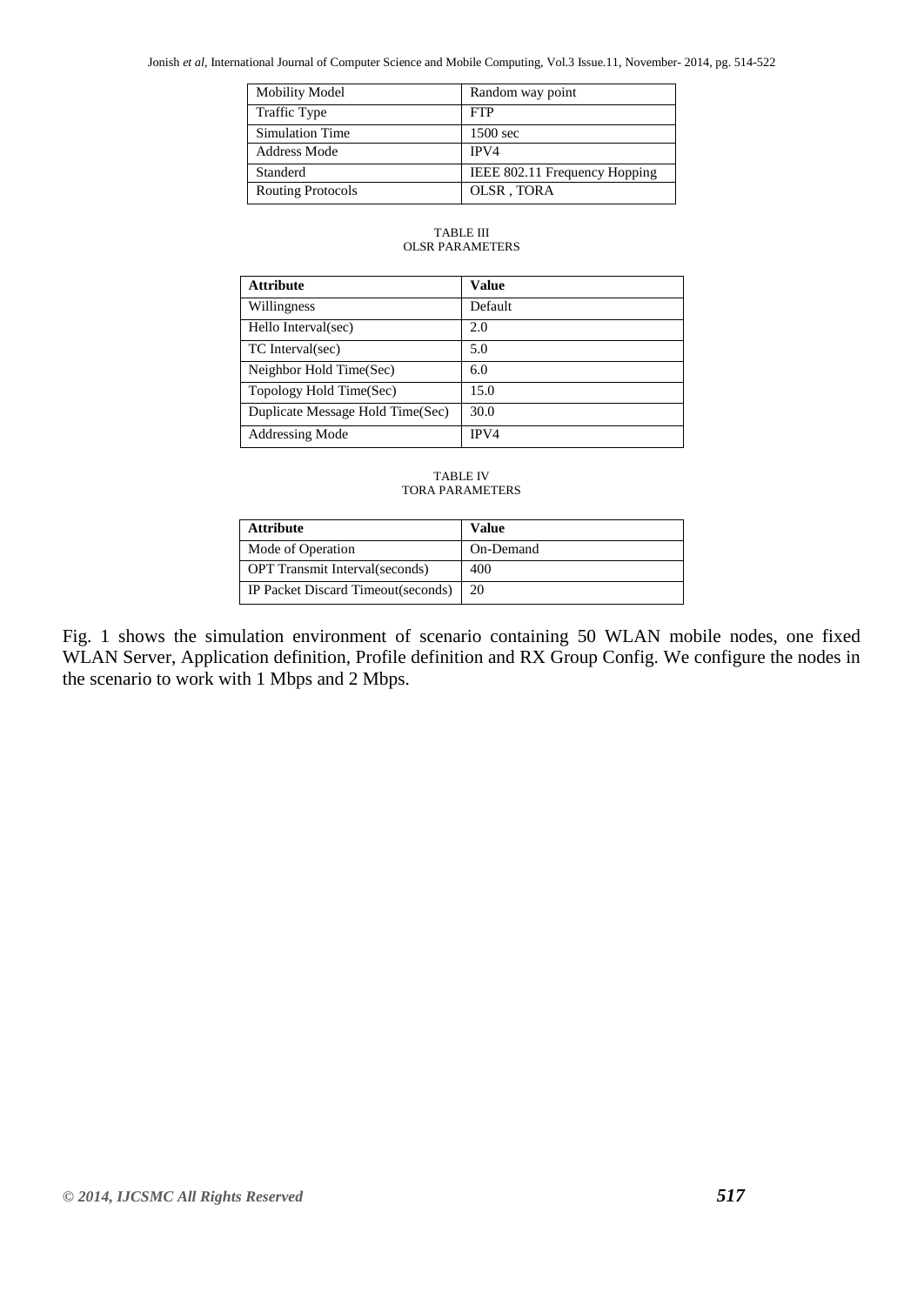

Fig. 1 Network Model for 50 Nodes scenario

#### V. **PERFORMANCE MERICS**

#### *A. Traffic Received (bytes/sec)*

Average bytes per second forwarded to all FTP applications by the transport layers in the network.

#### *B. Traffic Sent (bytes/sec)*

Average bytes per second submitted to the transport layers by all FTP applications in the network.

#### *C. Network Load (bits/sec)*

It represents the total load (in bits/sec) submitted to wireless LAN layers by all higher layers in all WLAN nodes of the network.

#### *D. Retransmission Attempts (packets)*

It is the total number of retransmission attempts by all WLAN MACs in the network until either packet is successfully transmitted or it is discarded as a result of reaching short or long retry limit.

#### *E. Throughput (bits/sec)*

It represents the total number of bits (in bits/sec) forwarded from wireless LAN layers to higher layers in all WLAN nodes of the network.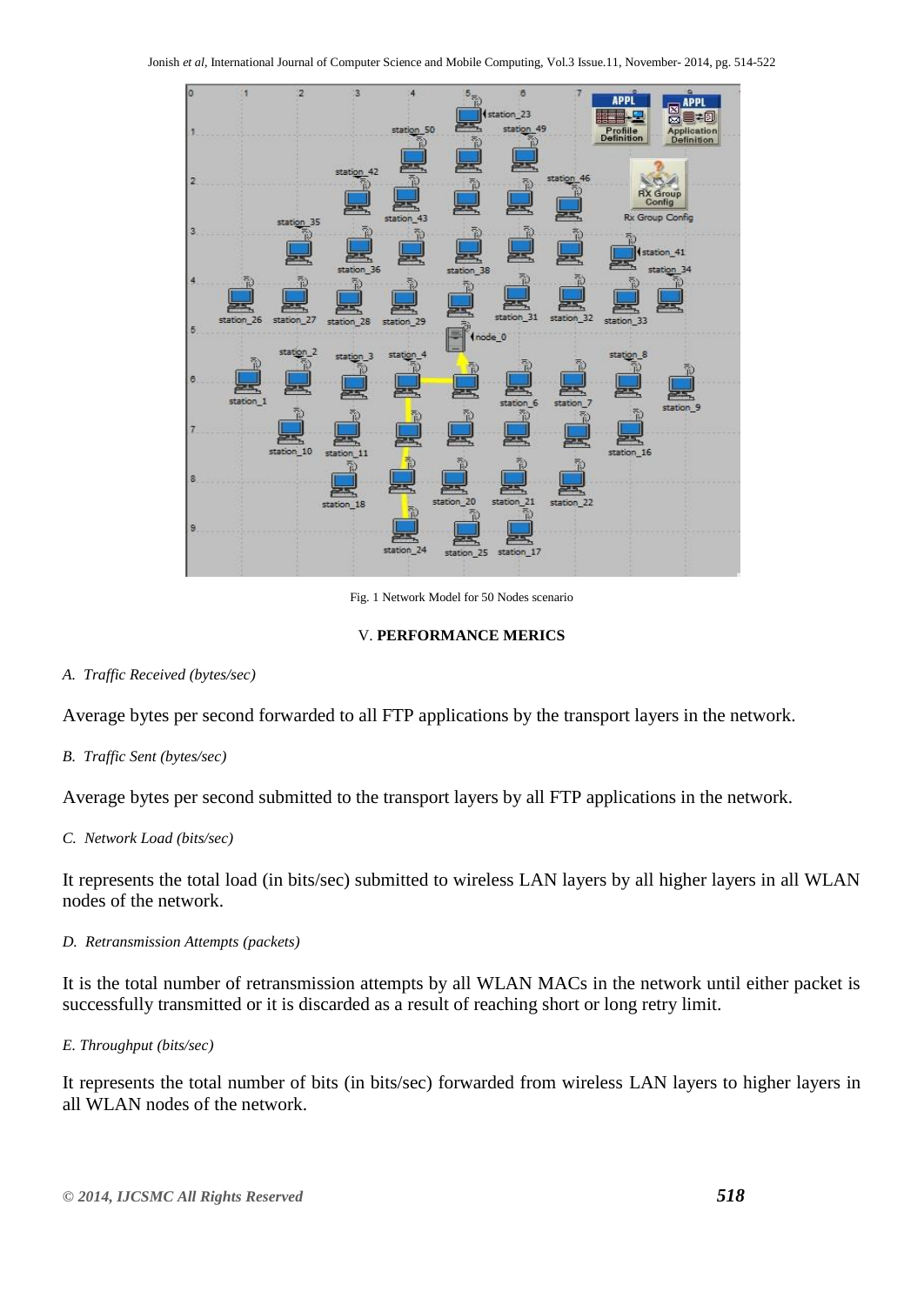#### VI. **SIMULATION RESULTS AND ANALYSIS**

Figure (2 - 6) below show Traffic Received, Traffic Sent, Network Load, Retransmission Attempts and throughput in 50 mobile nodes scenario for IEEE 802.11 standard at 1 Mbps and 2 MBPS data rate with TORA and OLSR respectively. The color scheme is showing the protocols behavior in different graphs which gives the average values. From these average values we will conclude the behavior of all these routing protocols.

#### *A. Traffic Received (bytes/sec)*



Fig. 2 Sample Sum for FTP Traffic Received in bytes/sec for OLSR and TORA in 1 and 2 Mbps

According to simulation, as we can see in Fig. 2, FTP Traffic Received in OLSR is higher than TORA in both the 1 Mbps and 2 Mbps and also OLSR don't have much difference in its 1 Mbps and 2 Mbps although TORA behaves exactly same for both 1 Mbps and 2 Mbps.





Fig. 3 Sample Sum for FTP Traffic Sent in bytes/sec for OLSR and TORA in 1 and 2 Mbps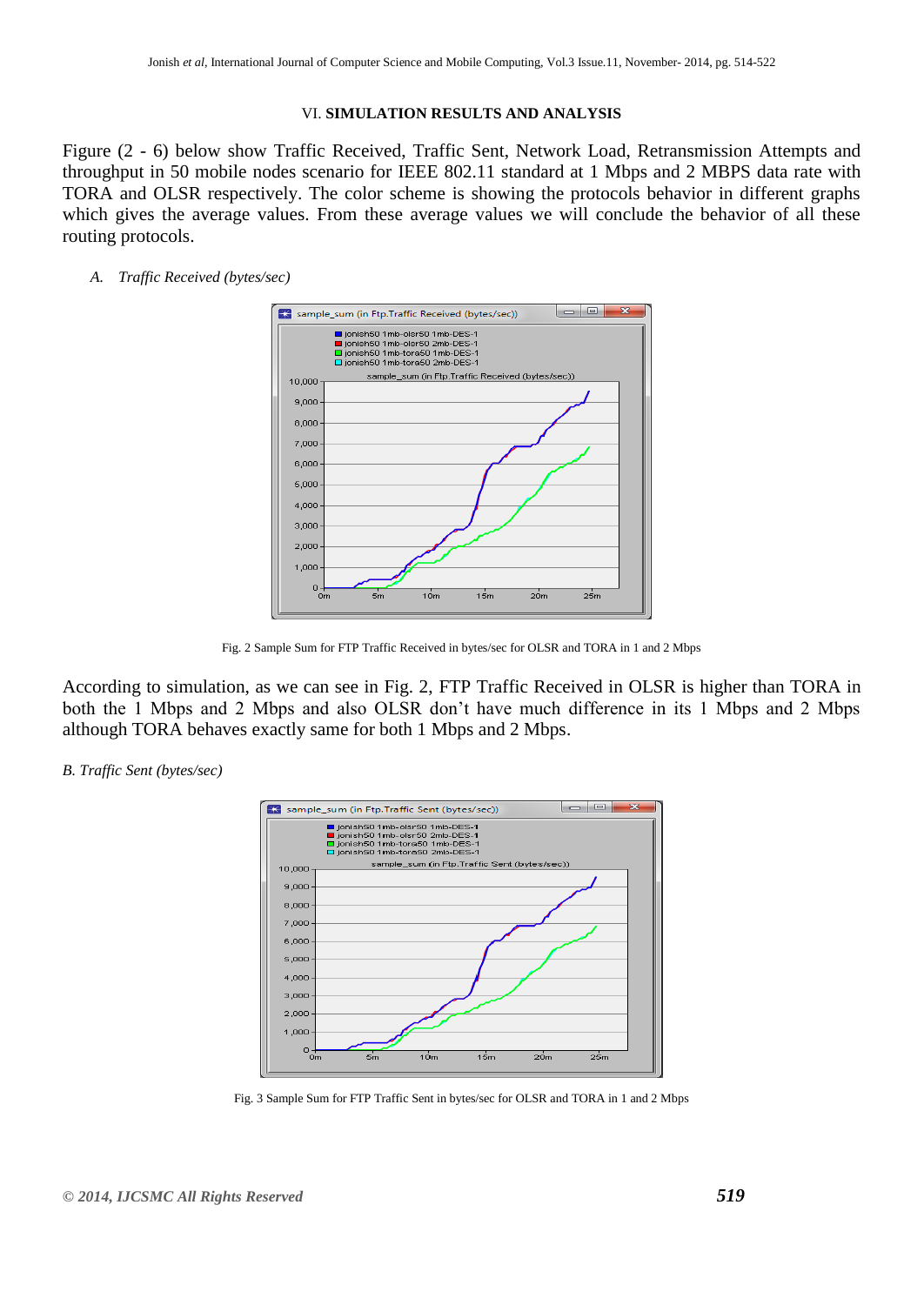According to simulation, as we can see in Fig. 3, FTP Traffic Sent in OLSR is higher than TORA in both the 1 Mbps and 2 Mbps and also OLSR don't have much difference in its 1 Mbps and 2 Mbps although TORA behaves exactly same for both 1 Mbps and 2 Mbps.

And also we can see from Fig. 2 and Fig. 3 Traffic sent and Traffic Received don't have much difference for both OLSR and TORA in both 1 Mbps and 2 Mbps.

#### *C. Network Load (bits/sec)*



Fig. 4 Sample Sum for Wireless LAN Network Load in bits/sec for OLSR and TORA in 1 and 2 Mbps

According to simulation, as we can see in Fig. 4, Wireless LAN Network Load in OLSR is higher than TORA in both the 1 Mbps and 2 Mbps and also OLSR and TORA both behaves exactly same for 1 Mbps and 2 Mbps.

#### *D. Retransmission Attempts (packets)*



Fig. 5 Sample Sum for Wireless LAN Retransmission Attempts in packets for OLSR and TORA in 1 and 2 Mbps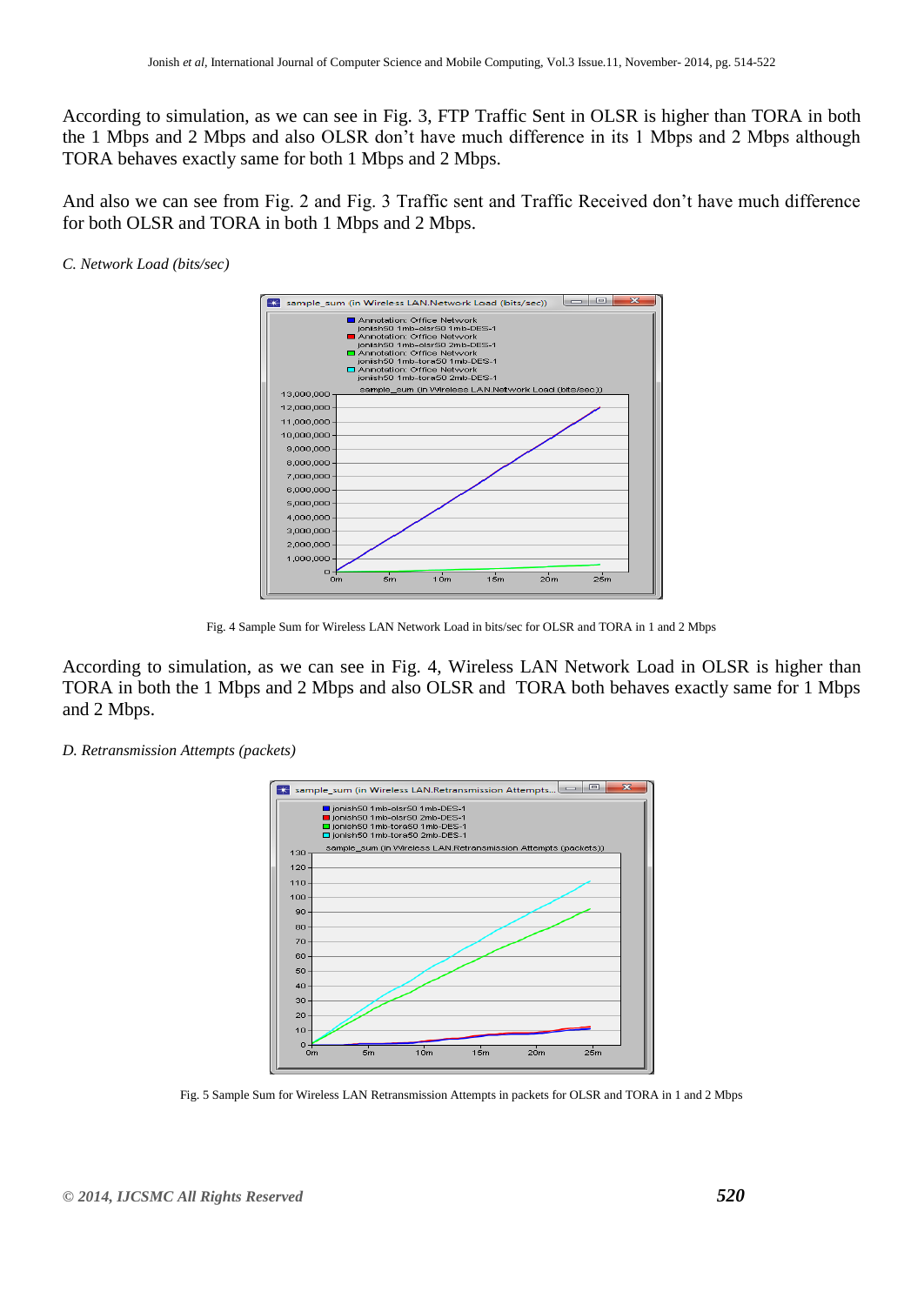According to simulation, as we can see in Fig. 5, Wireless LAN Retransmission Attempts in TORA for 2 Mbps is highest of all it can be easily understood by the order which is TORA  $(2 \text{ MBPS})$  > TORA  $(1 \text{ MBPS})$  $Mbps$  > OLSR (2 Mbps) > OLSR (1 Mbps).

#### *E. Throughput (bits/sec)*



Fig. 6 Sample Sum for Wireless LAN Throughput in bytes/sec for OLSR and TORA in 1 and 2 Mbps

According to simulation, as we can see in Fig. 6, Wireless LAN Throughput in OLSR is higher than TORA and also OLSR and TORA both behaves exactly same in 1 Mbps and 2 Mbps.

#### VII. **CONCLUSION**

In this paper performance of OLSR and TORA is evaluated for metrics like Traffic Received, Traffic Sent, Network Load, Retransmission Attempts and Throughput by using 50 nodes scenario with IEEE 802.11 Frequency Hopping WLAN Standard in 1 Mbps and 2 Mbps. From the above discussion we find out that OLSR performs best in each case in terms of **Traffic Received, Traffic Sent, Network Load** and **Throughput**. In terms of **Retransmission Attempts** TORA is showing better results than OLSR for 50 nodes with both 1 Mbps and 2 Mbps.

| TABLE 5<br><b>RESULTING VALUES</b> |                            |                                   |                                   |                                   |                                   |
|------------------------------------|----------------------------|-----------------------------------|-----------------------------------|-----------------------------------|-----------------------------------|
| S.<br>No.                          | <b>PERFORMANCE METRICS</b> | <b>OLSR</b><br>$(1 \text{ Mbps})$ | <b>OLSR</b><br>$(2 \text{ Mbps})$ | <b>TORA</b><br>$(1 \text{ Mbps})$ | <b>TORA</b><br>$(2 \text{ Mbps})$ |
|                                    | <b>TRAFFIC RECEIVED</b>    | <b>HIGH</b>                       | <b>HIGH</b>                       | Low                               | Low                               |
| $\bigcap$                          | <b>TRAFFIC SENT</b>        | <b>HIGH</b>                       | <b>HIGH</b>                       | Low                               | Low                               |